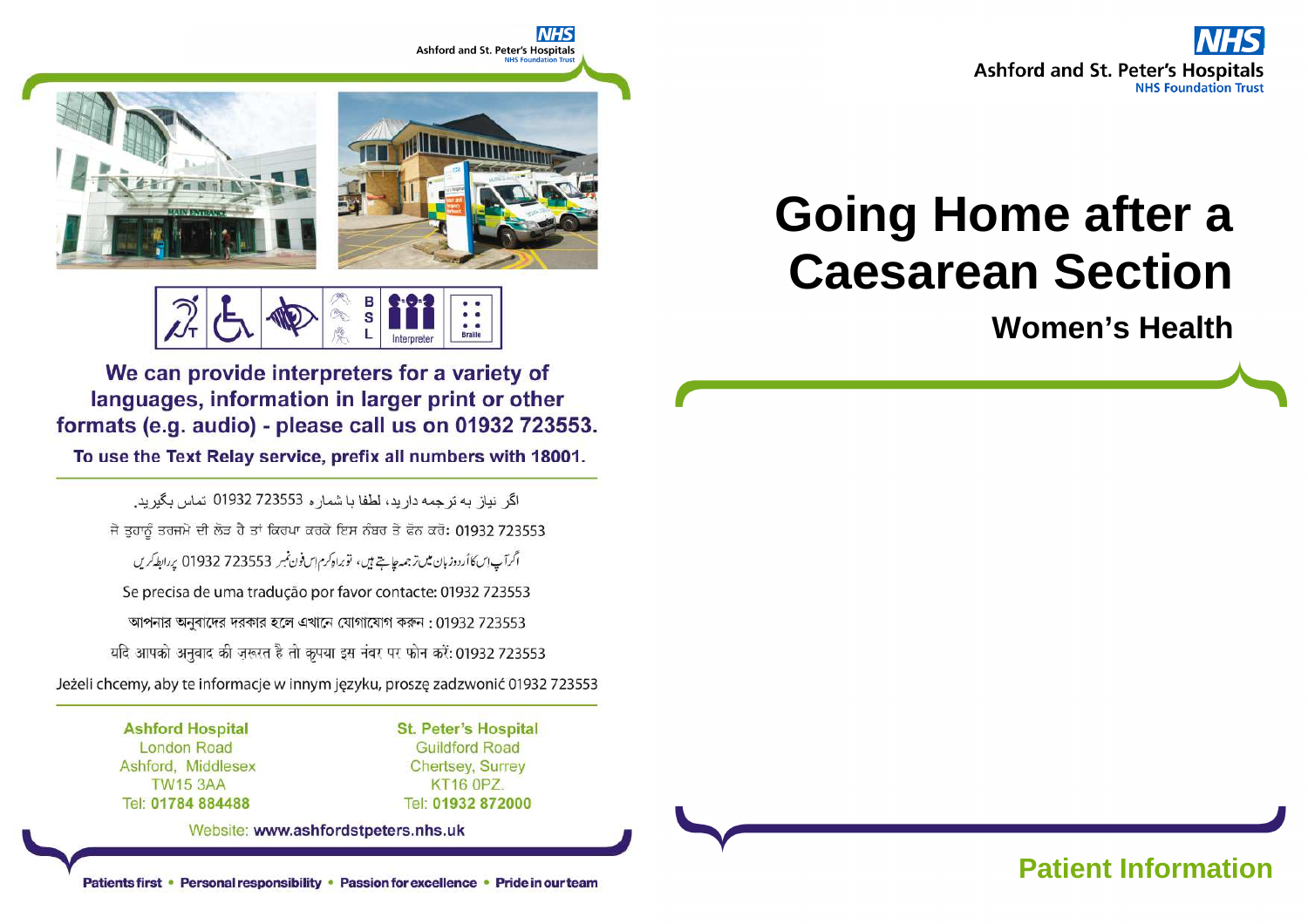#### **Further Information**

We endeavour to provide an excellent service at all times, but should you have any concerns please, in the first instance, raise these with the Matron, Senior Nurse or Manager on duty. If they cannot resolve your concern, please contact our Patient Experience Team on 01932 723553 or email asptr.patient.advice@nhs.net</u>. If you remain concerned, the team can also advise upon how to make a formal complaint.

**Author:** Jill Hickman **Department:** Women's Health**Version:** 2 **Published:** Oct 2017 **Review:** Oct 2019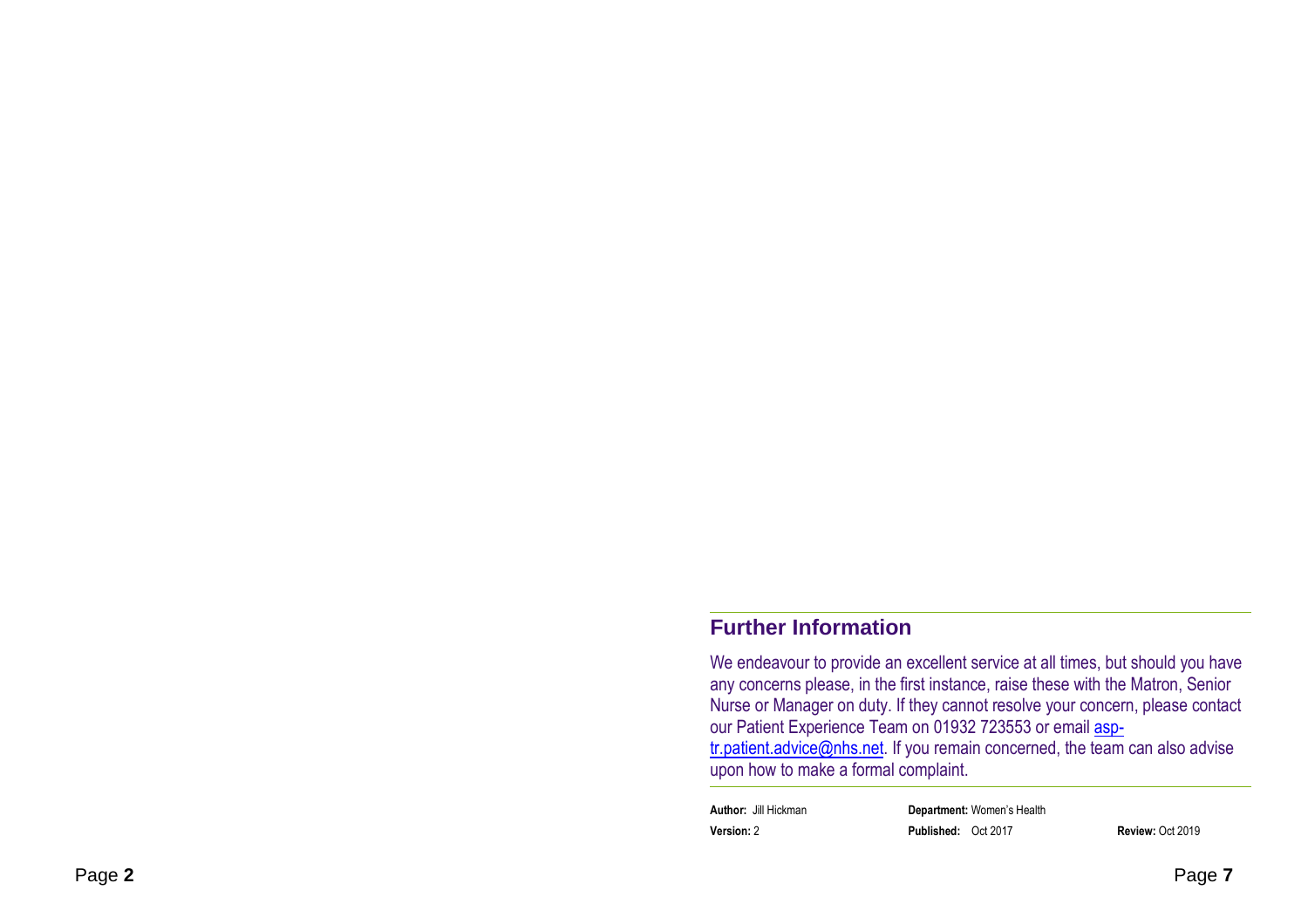#### **FURTHER INFORMATION**

ASPH Community Midwives Office **01932 722413**

Reference:

Caesarean Support Network **01624 661269**www.nhs.uk www.nctpregnancyandbabycare www.NICE.org.uk

For breast feeding advice and support:

Infant Feeding advisors **01932 722678**

## **Going Home after a Caesarean Section**

This leaflet is intended to give you additional information to that received from a healthcare professional.

After your caesarean section you will be able to go home after 48 hours depending on how you and your baby are.

Prior to going home it is a good idea to:

- Have a discussion with a midwife or doctor about the reasons why you needed a caesarean section
- Arrange with your family/friends so that you have practical help especially for the first few days, such as care of other children/cooking/housework/ironing/shopping
- Ensure you have a supply of pain relief/iron tablets at home e.g. Paracetamol and/ Ibrupofen
- Ensure your home address/phone number is up to date for when the community midwives visit

Remember to take home your discharge notes and details of how to contact your community midwife

### **Once at home:**

- Take it easy you will need others to help you
- Try to base yourself and your baby in one room to minimize trips up and down the stairs so that you are not doing too much